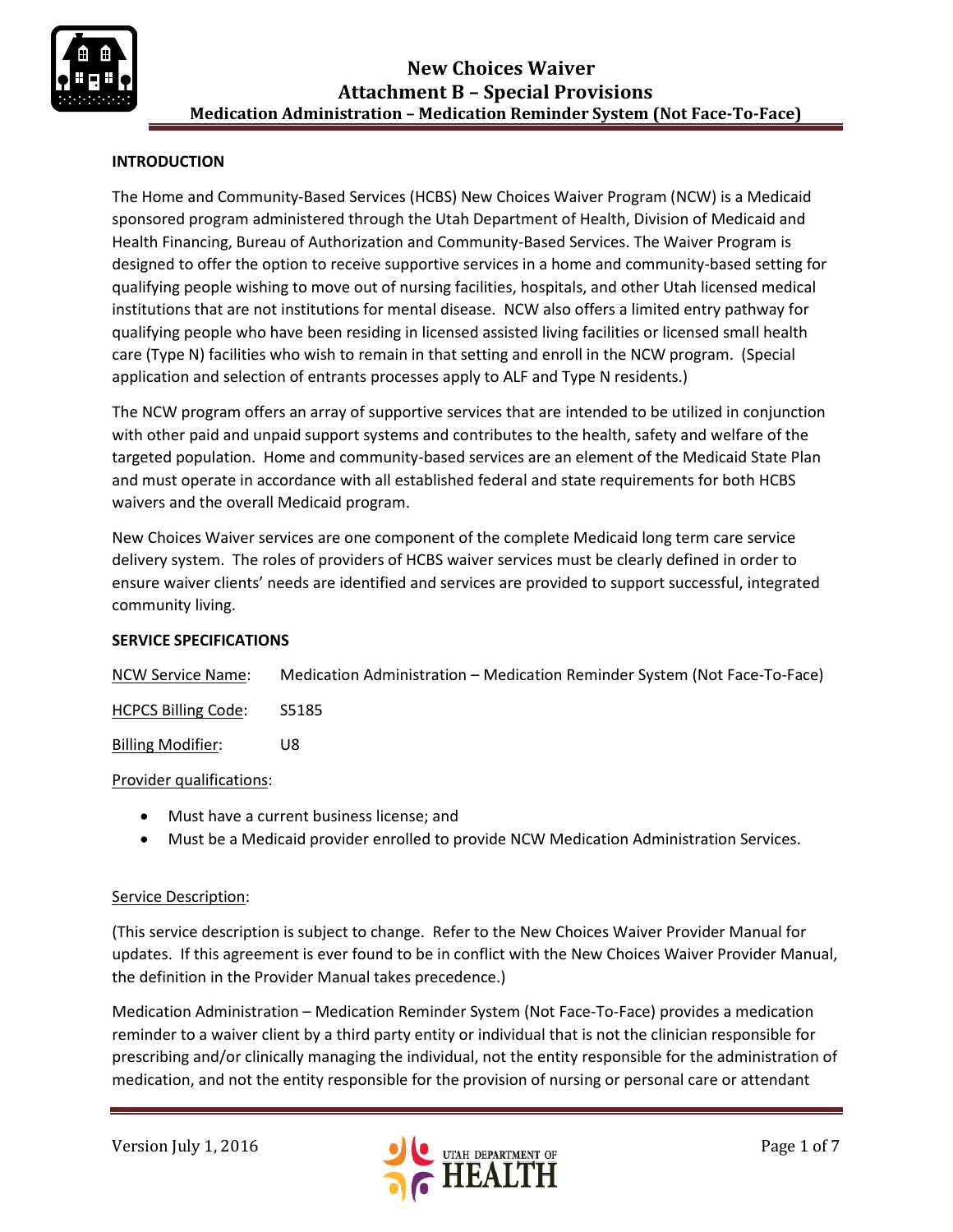

care services. Services involve non face-to-face medication reminder techniques such as phone calls, telecommunication devices, medication dispenser devices with electronic alarms which alert the individual and a central response center staffed with qualified individuals.

## General Requirements:

By signing this attachment, provider agrees to additional terms and conditions as outlined below:

- A. Provider will report any negative or critical incident or incidents likely to receive media or legislative scrutiny involving a NCW client to the client's case management agency or to the New Choices Waiver program office immediately. This includes but is not limited to medication errors, falls, injuries, missing persons, abuse, neglect, exploitation, unexpected hospitalizations, unexpected deaths, Adult Protective Services (APS) or law enforcement involvement, and other similar incidents that raise concern for client safety. As required by law, provider will also report any suspected or actual incidences of abuse, neglect or exploitation to APS or to local law enforcement.
- B. Provider will accept the NCW Medicaid rate as payment in full, and the provider shall not bill the client nor their families an additional fee for services rendered.
- C. Provider will interact with each NCW client's designated case management agency and participate in the person-centered care planning process when requested by the client or their representative.
- D. Provider will review Service Authorization Forms received from waiver case management agencies and will return a signed copy to the case management agency. Service authorizations indicate the amount, duration and frequency of services that are authorized based on the assessment of each client's needs and are subject to approval by the State Medicaid Agency. The authorized HCPCS, number of units, frequency and duration will appear in the service authorization and providers shall not render services to waiver clients until a service authorization has been received and properly executed by both the designated waiver case management agency representative and the provider. Service authorizations are valid for a maximum of one year even if the "end date" on the form is left blank. Claims paid for waiver services for dates of service outside of the date span listed in the service authorization will be recovered. Claims paid for waiver services that exceed the number of units or frequency than was authorized in the service authorization will be recovered. Claims paid for HCPCS codes that were not authorized in the service authorization will be recovered.
- E. Service authorizations are not a guarantee of payment.
- F. Service authorizations are automatically nullified immediately upon any of the following events taking place:

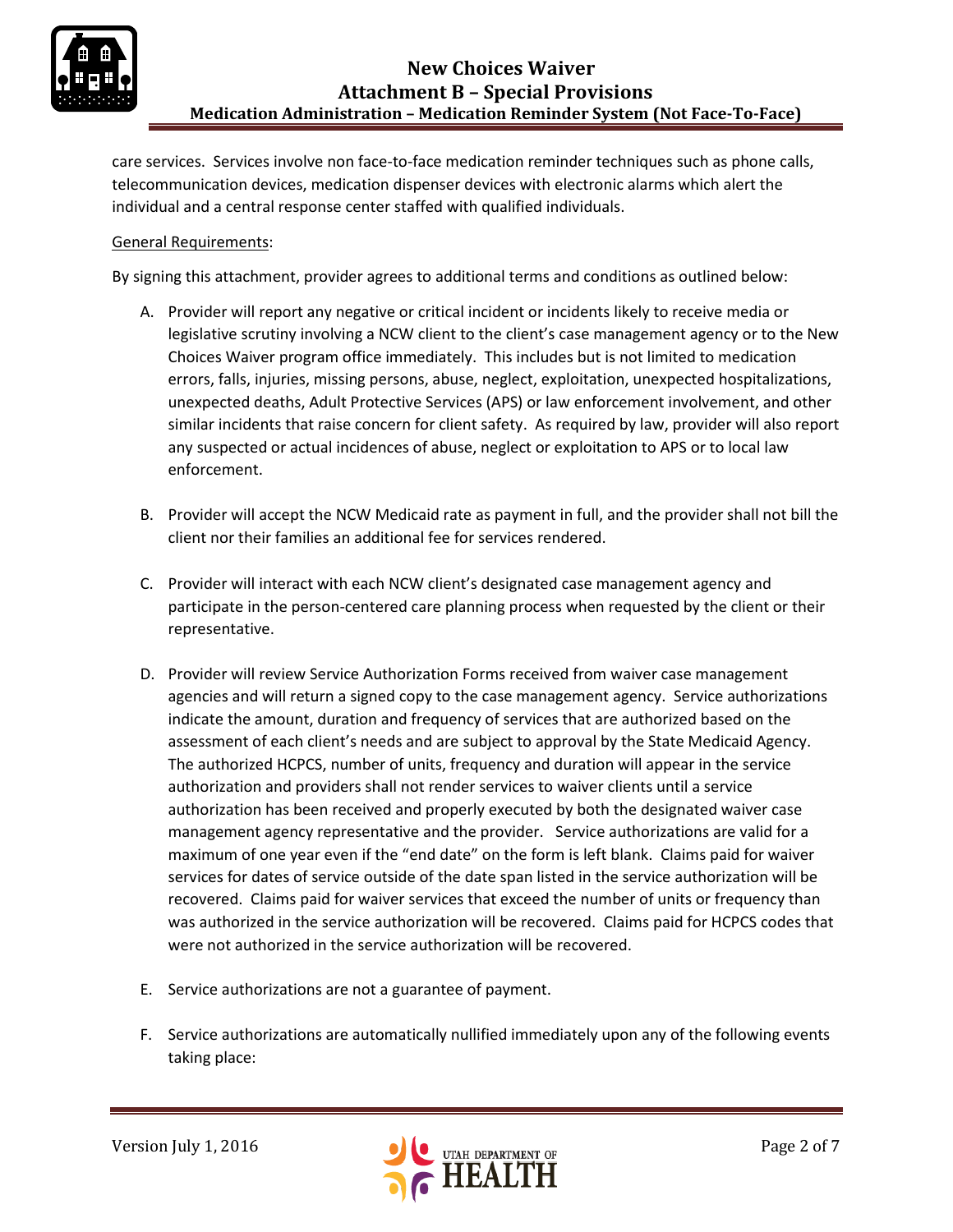

# **New Choices Waiver Attachment B – Special Provisions Medication Administration – Medication Reminder System (Not Face-To-Face)**

- The NCW client elects to change to a different NCW provider
- The NCW client elects to altogether discontinue receiving the services that the provider offers
- The NCW client loses Medicaid eligibility
- The NCW client is disenrolled from the NCW program for any other reason
- The provider's Medicaid and/or NCW contract is terminated or suspended
- G. Provider will not provide services to waiver clients when they are receiving inpatient treatment. Service authorizations are *suspended* during times when a New Choices Waiver client is admitted to an inpatient setting such as a hospital or nursing facility. Upon the client's discharge from the inpatient setting, provider will communicate with the waiver case management agency to receive verbal approval to reinstate services if any unused units are remaining in the service authorization or to request a new authorization if the existing authorization has expired.
- H. Units of service that have been authorized for one NCW client can only be provided to that NCW client. Provider will not transfer unused units that have been authorized for one NCW client to another NCW client.
- I. Provider will contact a client's designated waiver case management agency if the provider observes that actual service utilization trends appear to exceed the number of units authorized.
- J. Provider will verify client Medicaid eligibility each month in order to avoid providing services that are not reimbursable due to a client's loss of Medicaid benefits. Utah Medicaid offers two methods that providers may use to verify client eligibility:
	- Medicaid Eligibility Lookup Tool [\(https://medicaid.utah.gov\)](https://medicaid.utah.gov/)
	- Access Now  $(1-800-662-9651$  option 1, option 1)
- K. Provider shall not bill Medicaid for services that were not actually provided or for services that the provider anticipates providing to a client in the near or distant future.
- L. Provider shall not bill a client for a missed or canceled appointment unless the client or the client's legal representative has signed a written cancelation policy which expressly allows the provider to charge the client for missed or canceled appointments.
- M. Provider will not engage in unsolicited direct marketing activities to prospective NCW clients. Marketing strategies shall be limited to mass outreach and advertisements. Provider will not approach prospective NCW clients or their representatives unless the client or representative explicitly requests information from the provider. Provider shall refrain from offering incentives or other enticements to persuade a prospective NCW client to choose the provider for waiver services. Provider shall not enter into incentive or kick-back agreements with waiver case

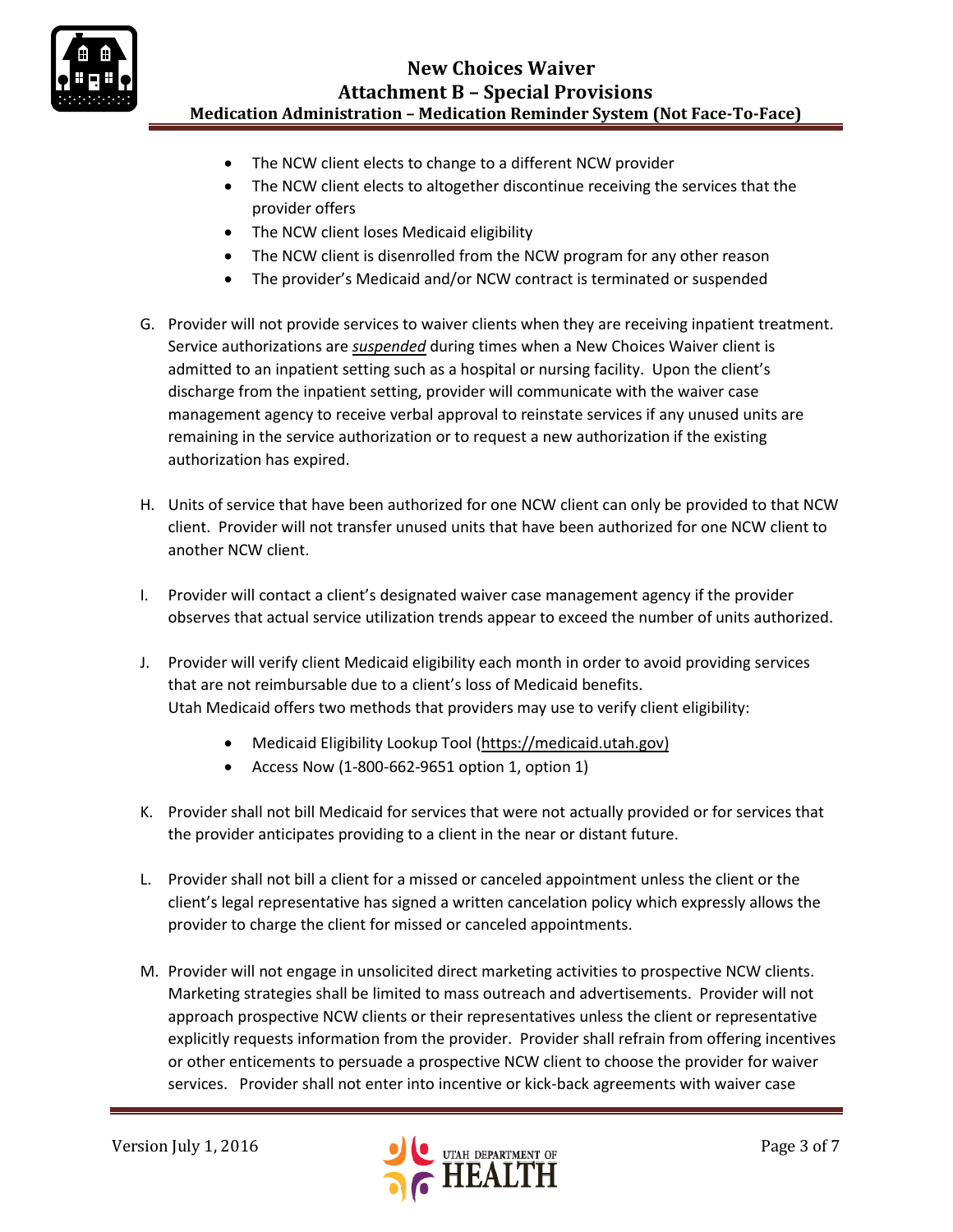

management agencies or otherwise entice the case management agency to influence or limit a NCW client's freedom to choose their own service providers. Provider may not require NCW clients to select a certain waiver or non-waiver provider for other services listed on the personcentered care plan.

- N. Provider will document each service encounter. At a minimum each service encounter record should include:
	- The client's first and last name
	- The date of service for each service encounter
	- The start and end times for each service provided
	- The services provided by service title
	- Notes describing the service encounter
	- The name of the individual who performed the service
	- The signature of the individual(s) who performed the service(s) or who can attest to the completion of the service(s).
- O. Provider will abide by the policies and procedures outlined in the NCW Provider Manual and to stay apprised of policy updates and changes regarding Medicaid and the NCW program. If this agreement is ever found to be in conflict with the NCW Provider Manual, the NCW Provider Manual will take precedence over this agreement. The NCW Provider Manual is posted on the Utah Medicaid website: [https://medicaid.utah.gov](https://medicaid.utah.gov/)
- P. Provider will review the Medicaid Information Bulletins (MIBs) and stay apprised of policy updates and changes regarding Medicaid and the NCW program. The MIB is the tool that the Utah Department of Health, Division of Medicaid and Health Financing uses to disseminate such information to providers and stakeholders. The MIB is published quarterly or more frequently as needed. To subscribe to the Newsletter or to view the MIB releases, visit the Medicaid website: [https://medicaid.utah.gov](https://medicaid.utah.gov/)
- Q. If the provider has Medicare and/or Medicaid certification and loses Medicare and/or Medicaid certification, the provider's New Choices Waiver contract shall also be terminated effective the same day as the termination of the Medicare and/or Medicaid certification. The provider will notify the New Choices Waiver Program Office within 3 business days of receiving the notification letter from Medicare and/or Medicaid. The provider will make every effort to ensure a safe and orderly transition of all NCW clients to other service providers prior to final termination of their NCW contract.
- R. If the provider is aware that it is about to undergo a change of ownership or otherwise elects to voluntarily terminate their New Choices Waiver contract, the provider shall give at least 30 days advance written notice of the change of ownership or voluntary termination to the New Choices Waiver Program Office. Providers shall assist in ensuring a safe and orderly transition of waiver clients to another service provider prior to termination.

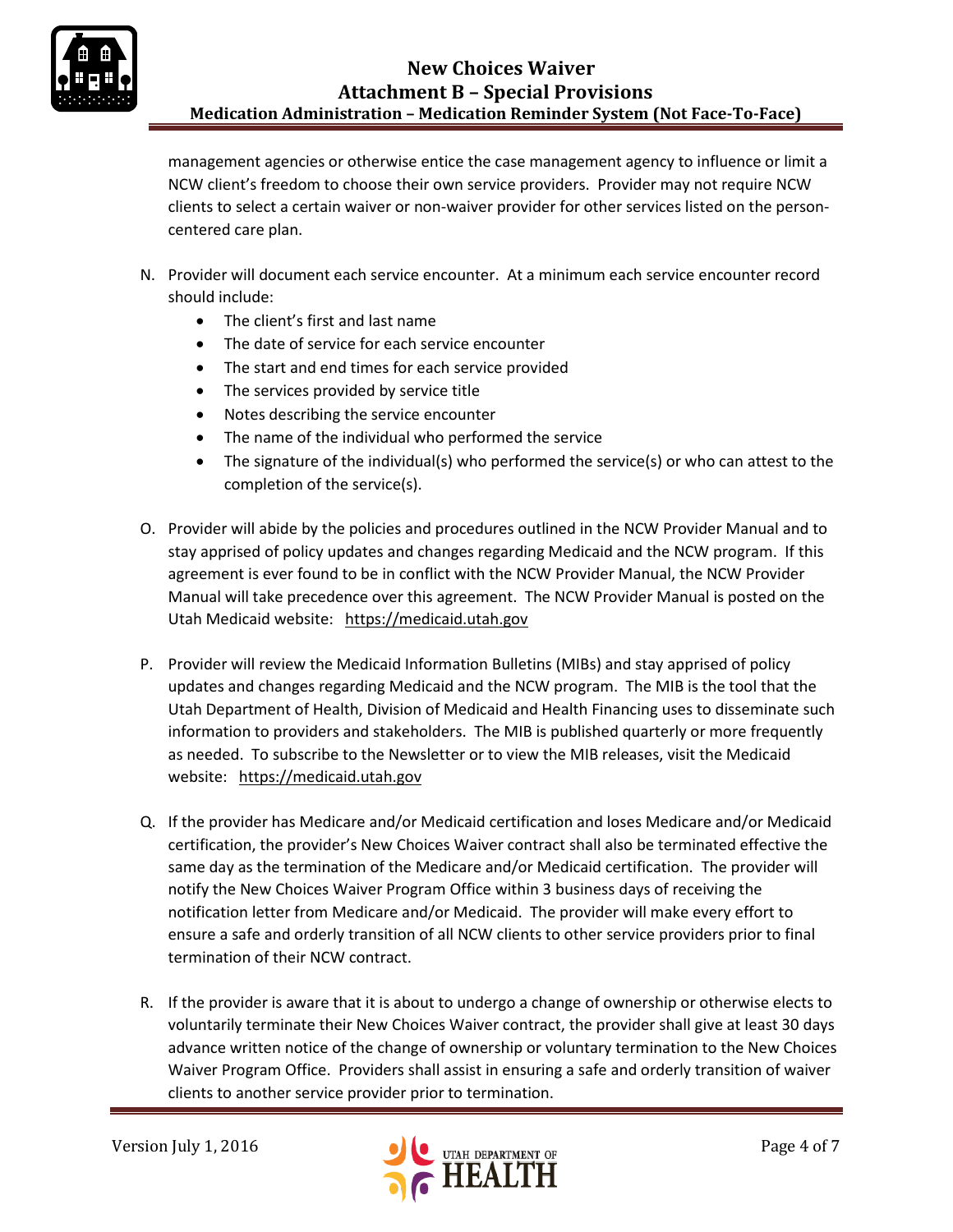

- S. Providers cannot be listed on a person-centered care plan for a NCW client if any of the paid employees of that provider are related to one or both of the assigned NCW case managers by blood or by marriage. If the State Medicaid Agency finds that a conflict of interest is occurring between the provider agency and the case management agency, the provider or the case management agency may be prevented from providing services to that particular client. Exceptions will only be made in remote geographical areas of the state where there are no other willing, qualified providers available to offer the service(s). Only the State Medicaid Agency has authority to approve exceptions to conflict of interest rules.
- T. The State Medicaid Agency may terminate the provider's New Choices Waiver contract after giving the provider 30 days advance written notice for either of the following reasons:
	- 1. The State Medicaid Agency detects a pattern of non-compliance with general Utah Medicaid provider standards,
	- 2. The State Medicaid Agency detects a pattern of non-compliance with NCW policies, procedures and/or provisions listed in this contract.

Examples of conduct that constitutes patterns of non-compliance include but are not limited to:

- Abuse, neglect or exploitation of waiver clients;
- Billing Medicaid in excess of the amount, duration and frequency of services that have been authorized;
- Billing Medicaid for services not provided;
- Inadequate or non-existent record keeping;
- Hiring individual service employees that do not meet the minimum waiver provider qualifications;
- Not maintaining minimum provider qualifications such as required license(s);
- Acts of direct marketing to prospective or currently enrolled clients or their representatives;
- Acts of coercion or manipulation of client freedom of choice rights;
- Acts of offering or receiving incentives or kick-backs to or from other providers or entities in an effort to manipulate client freedom of choice rights; and/or
- Billing NCW clients or their representatives for services covered by Medicaid.

If the State Medicaid Agency discovers conduct that constitutes a pattern of non-compliance but elects not to terminate the provider's New Choices Waiver contract, the State Medicaid Agency may instead suspend making new referrals to the provider, require the provider to repay any overpayments, complete additional training and/or to submit to additional monitoring activities in order to avoid contract termination. The provider will be given hearing rights for any adverse actions taken by the State Medicaid Agency.

U. All new NCW providers must complete the NCW New Provider Training before the New Choices Waiver Program Office will forward the provider's enrollment application to the next step in the

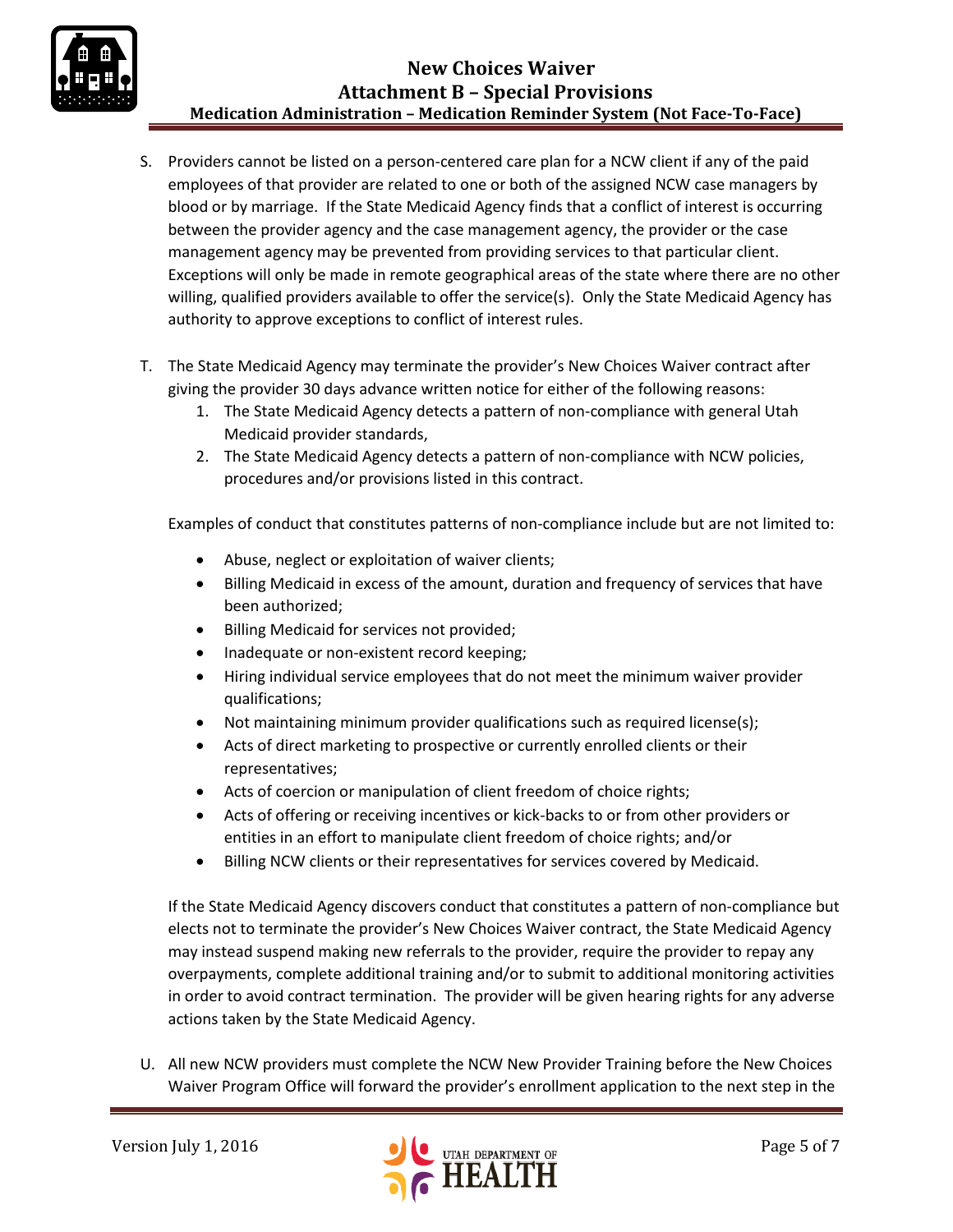

enrollment process. This includes existing providers who experience changes in ownership. NCW New Provider Training is offered one time each month and is located at the Utah Department of Health, 288 N. 1460 W., Salt Lake City, Utah 84114. To register for the next training please call the NCW Program Office and ask to speak with the NCW Provider Specialist. (800)662-9651, option 6.

After the provider is enrolled, additional training is available if the provider requests it by contacting the NCW program office at the same number listed above.

(The rest of this page is intentionally left blank.)

\_\_\_\_\_\_\_\_\_\_\_\_\_\_\_\_\_\_\_\_\_\_\_\_\_\_\_\_\_\_\_\_\_\_\_\_\_\_\_\_\_\_\_\_\_\_\_\_\_\_\_\_\_\_\_\_\_\_\_\_\_\_\_\_\_\_\_\_\_\_\_\_\_\_\_\_\_\_\_\_\_\_